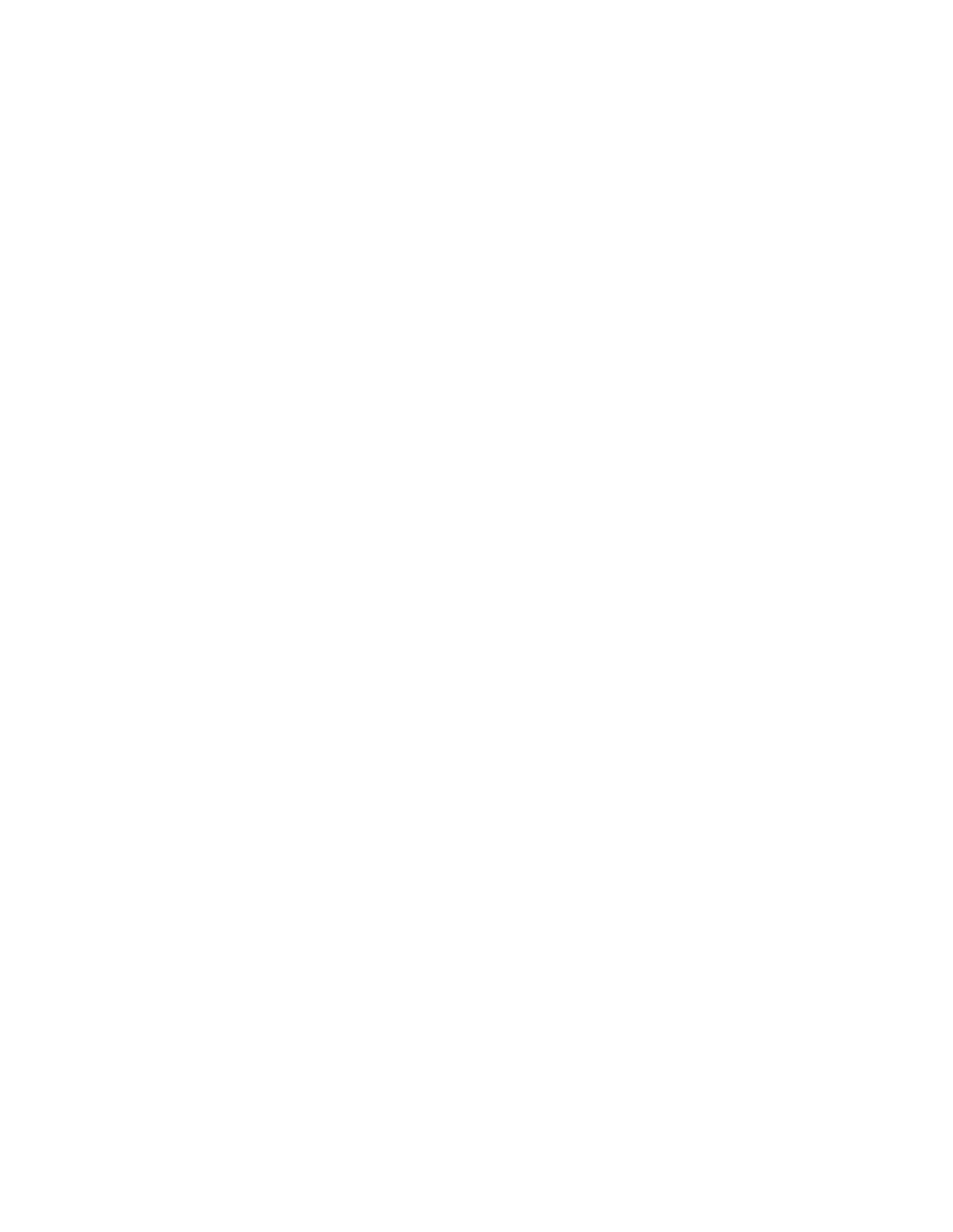# Introduction

#### **Original Goal of the system**

The goal of Citrus Circuits's scouting system is to allow for seamless input of data by scouts in the stands into a central database, which we can later use to very quickly calculate alliance selection lists. With our older pencil and paper system from last year, we found ourselves scrambling to effectively use all the data collected by our scouts.

Our new system effectively achieved its above stated original goal at the Central Valley Regional, allowing us to pick team 840 and 295 and win the regional as 7th seed Alliance Captain. At the Central Valley Regional, the system aggregated the data, and let us quickly create our alliance selection lists in about 10 minutes. But in our two following competitions, the Sacramento Regional and Championships, we took the system a step further by providing nearly

real-time data and stats to mobile devices handled by our coaches. This allowed our coaches and drive team members to far more effectively strategize for matches and browse data for teams, along with the primary purpose of alliance selection.

#### **Overview**

Currently our scouting system consists of four main parts:



**Figure 1 Team members scouting with the app**

- An **Android app** running on eight tablets, which scouts sitting in the stands input data into. The tablets run two programs, one for quantitative measures, and a second for strategic scouting.
- A **server**, which receives data from the Android app, stores it, and then outputs it to an Excel file.
- An **iOS app** which would receive nearly real-time data from the server and display it to our coach and team captain in the pits. This app has two primary functions: to substitute for previous calculations done using Excel in earlier iterations of the system, and to provide our coach and captain hard data to use to strategize in qualification matches.

So far, the lines of communication are: Android tablets send data to server, server sends data to Excel file, and server sends data to iOS app.

However, there are also additional lines of communication not directly related to the collected data. To make the system flexible for future competitions, we made it easy to change what data is collected on each robot and across matches. To achieve this, the server communicates a XML file to each scouting tablet, which dictates what data to collect. In addition, the server sends qualification match schedule data to each tablet.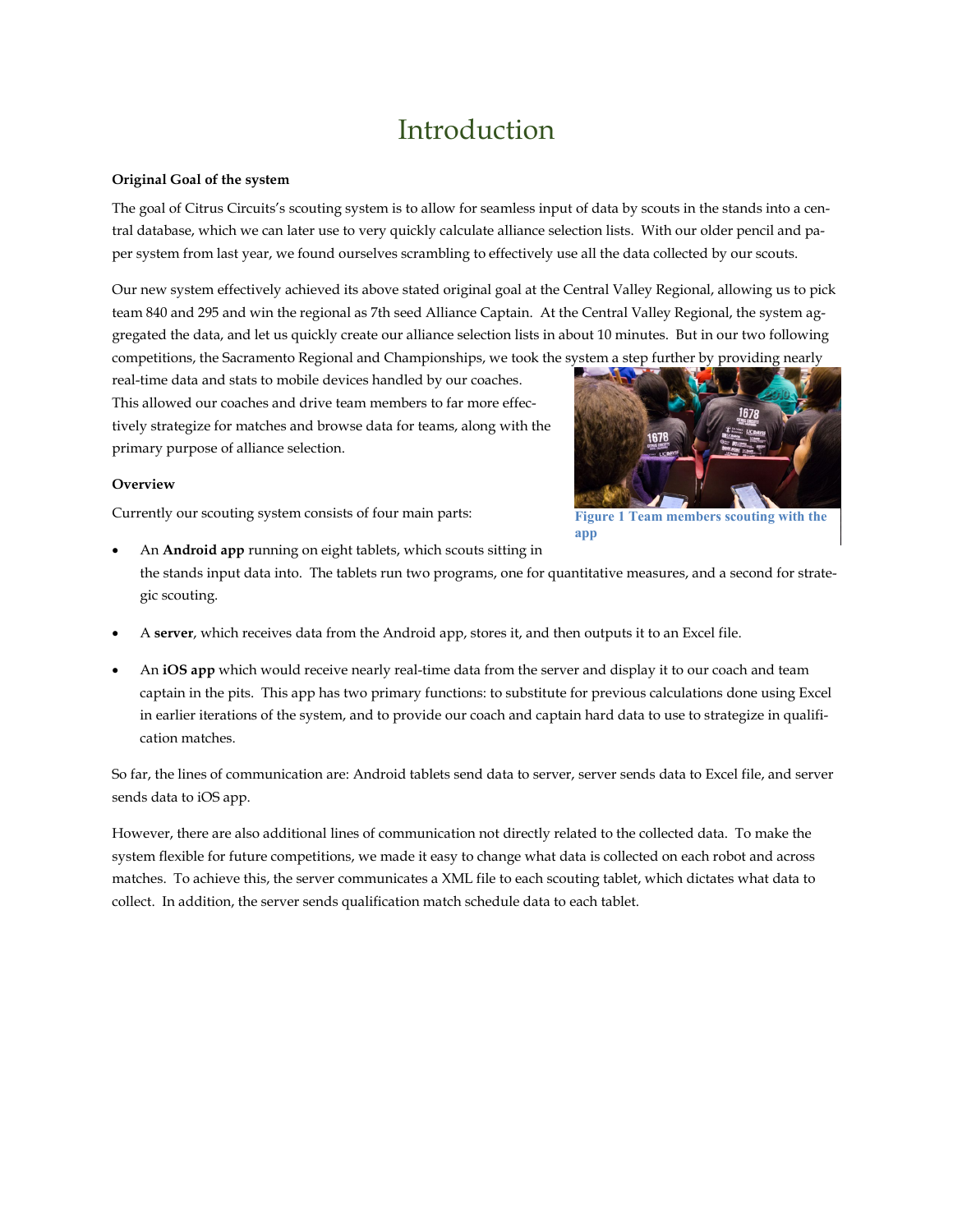To clarify, below is a diagram of the system, with solid arrows representing robot data communication, and dashed arrows representing other communication from the above paragraph.



### Implementation Details

#### **Internet Problem**

Initially at the Central Valley Regional we connected the tablets sequentially to a Wi-Fi network when we needed to upload data. This allowed us to create rankings lists for alliance selection, but this did not allow for real-time data. To provide real-time data to the iOS app requires the Android tablets in the stands to have a constant Internet connection. However, rule T04 in the FRC Game Manual states that "Teams are not allowed to set up their own  $802.11a/b/g/n/ac$  (2.4GHz or 5GHz) wireless communication (e.g. access points or ad-hoc networks) in the venue."

This rule made it quite difficult to provide a constant Internet connection to all eight Android tablets, as this rule specifically outlaws a simple Wi-Fi hotspot. We were not able to finance eight 3G tablets and data plans, and we were committed to building a fully legal system, so we had to get creative.

At the Sacramento Regional we used a single 3G dongle with a router and a network switch to create a purely wired hotspot. We then used Ethernet to USB adapters to provide all eight tablets with a wired USB Internet connection.



**Figure 2 3G dongle, router, and part of the case**

We also used a lead-acid robot battery to provide power to the router, switch, and simultaneously charge all eight tablets. However, the Ethernet cables and the power cables to the tablets were too cumbersome, and the Ethernet to USB adapters did not work consistently. We were unable to deliver real-time data to the iOS app, which was our objective.

In preparation for the World Championship, we completely rede-

signed out Internet setup. As before, we used a 3G dongle with a router to provide a wired Internet connection. This Internet connec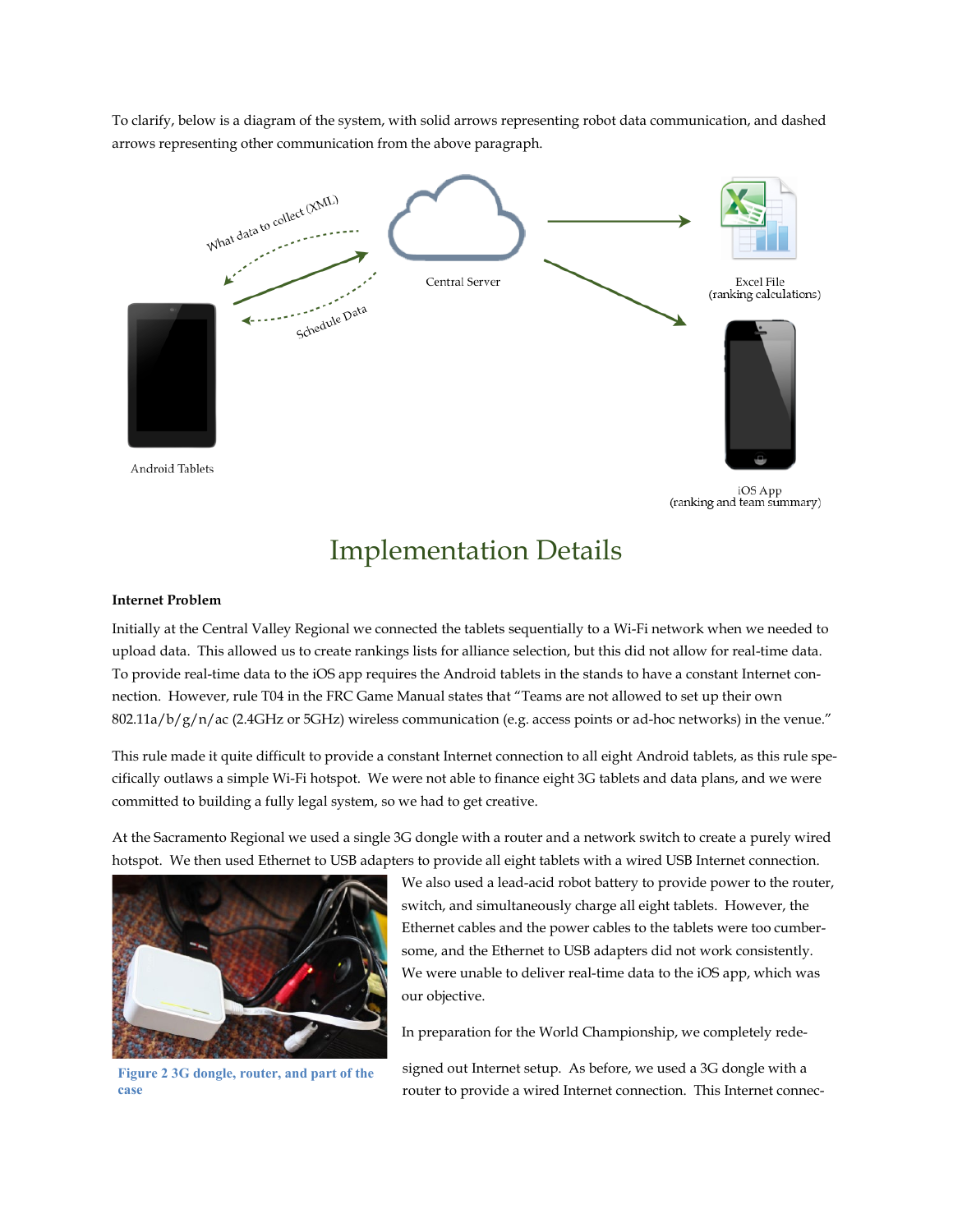tion connected to only a single Raspberry Pi [\(http://www.raspberrypi.org/\)](http://www.raspberrypi.org/). Then all the tablets connected to the Raspberry Pi via USB cables and USB hubs. However, this did not provide the tablets with a direct source of an Internet connection. We programmed the Raspberry Pi to receive data from the tablets purely over USB, and then upload it to the server. Specifically, C/C++ code on the Raspberry Pi implemented the Android Open Accessory Protocol [\(http://source.android.com/tech/accessories/aoap/aoa2.html\)](http://source.android.com/tech/accessories/aoap/aoa2.html) using **libusb** and then uploaded that data to the server. The USB cables in this setup were far more reliable than the Ethernet to USB adapters, and were far easier to manage. In addition, a single USB cable to each tablet carried both data and power, unlike at the Sacramento Regional. We worked to create a simple and elegant result: we packaged the Raspberry Pi, battery, router, and USB hubs into a single aluminum case. This made it easy and comfortable to carry into the arena.

Nevertheless, this system was not without its flaws: We did not find out until we were in competition that the Raspberry Pi could only handle six or seven simultaneous USB connections (despite having eight physical USB ports), and we had electrical failures with one of the USB hubs. However, the system did still work well enough to provide the data necessary for the iOS app on a fairly instantaneous basis. It was sufficiently reliable that our driveteam dubbed the iOS app the "BS detector"!

#### **Android App: Native App, Programmed in Java**

Key Functions:

Automatic scheduling: The Android app receives the schedule data from the server, and using that automatically keeps track of the schedule. It tells the scout using the tablet which match it currently is, and what robot to watch. The schedule is transmitted as **JSON** data, and only needs to be transferred to the tablets once, often the night before qualification matches. Thus, this data is not transmitted through the Raspberry Pi discussed above. The schedule is originally provided to the server by automatically parsing the HTML of the online FIRST match schedule, or by manual entry.

Easily configurable data collection: The Android app receives a **plist** file (a glorified XML file) from the server, which dictates what data should be collected. The app dynamically generates a different UI based on the plist file, without any changes to the source code. As with the schedule data, this only needs to be transmitted to the tablets once before com<key>auto</key>  $<$ dict $>$ <key>highShots</key> <dict> <key>label</key> <string>High Shots</string> <key>type</key> <string>int</string>  $\lt$ /dict> <key>medShots</key> <dict> <key>label</key> <string>Med Shots</string> <key>type</key> <string>int</string>  $\lt$ /dict> <key>lowShots</key> <dict> <key>label</key> <string>Low Shots</string> <key>type</key> <string>int</string>  $\lt$ /dict>  $\lt$ /dict>

petition. The end result is that we can update the Android app for next year's competition in a few minutes, just by

**Figure 3 Sample data description**

changing a single file. To help illustrate, to the right is a sample from our data description plist file. Note the **type** value: this determines what kind of UI control will appear in the app for a given piece of data. Specifically "int" will produce a +/- stepper (for counting Frisbee shots), "BOOL" will produce a switch (can a robot pickup Frisbees?), and "radio" will produce a radio group (0, 10, 20, or 30 pyramid points).

Uploading: As discussed above in the Internet Problem section, we used USB cables to transmit data from the tablets to the Raspberry Pi, which then uploaded the data to the server. The format of how the data is uploaded is very simplistic: it is simply a very long URL, with parameters for the data. Below is an example URL.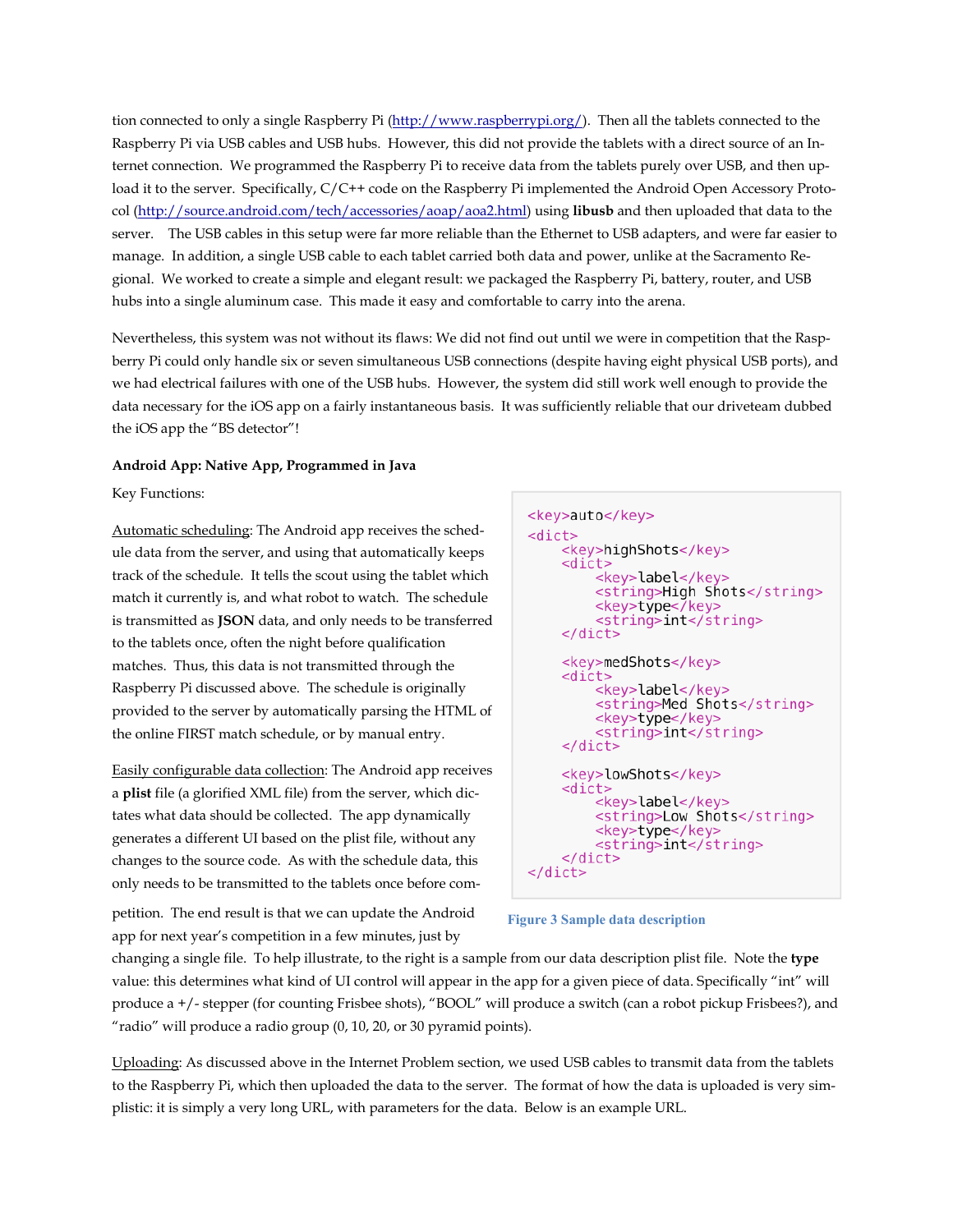#### [http://example.com/upload.php?match\\_teamNumber=1678&match\\_matchNumber=6&match\\_auto\\_highShots=5](http://example.com/upload.php?match_teamNumber=1678&match_matchNumber=6&match_auto_highShots=5)

**password**, **match\_teamNumber**, and **match\_matchNumber** are required parameters, and the parameters following vary, depending on what is the in data description plist (see above). The **key** for each data piece in the plist matches with the parameter name in the URL. If we had a data piece with the key "climbPoints" in the teleop section, that parameter name would be: **match\_teleop\_climbPoints**.

Each time a match completes, the Android app attempts to transfer the data to the Raspberry Pi via USB, and if that fails, we store the data locally on the tablet. Over time, a large batch of data that failed to upload may form, which one can later upload together via Wi-Fi, e.g., during lunch outside of the arena.

#### **Server: Programmed in PHP**

Key Functions:

Storing uploaded data: The server stores all the uploaded data in a MySQL database. There is a separate table for each team, and inside each table rows correspond to matches, and columns correspond to data pieces.

Storing match schedule: The match schedule is either entered by hand or by automatically parsing the HTML of the online FIRST match schedule, and is then stored in a single MySQL table.



**Figure 4 iOS app displaying our stats**

Export data to an Excel file: The stored data can be exported and downloaded as an Excel file in the .xls format via a single click. The server uses the library PHPExcel [\(http://phpexcel.codeplex.com/\)](http://phpexcel.codeplex.com/) to quickly generate an Excel spreadsheet from the current data. The server also automatically sums all the data when it produces the Excel spreadsheet, as this is very useful for calculating ranks. Downloading the data as a spreadsheet is most useful for overnight or postcompetition analysis.

Perform detailed, flexible calculations for the iOS app: The calculations and statistics that appear in the iOS app (see below) are all calculated on the server. Like the data description plist, we wanted the calculations to be extremely flexible. To maintain calculation speed and flexibility, while allowing for more complex calculations, we allow customization of the calculations via insertable PHP code on the admin webpage. This allows you to write fully-featured PHP code for the calculations, and modify it at competition simply by editing it on a webpage, no FTP access needed.

Admin webpage: The server also includes a simple but effective admin webpage. On the webpage, one can change the data description plist, the match schedule, and the PHP code for the calculations for the iOS app, all without having to connect via FTP. The admin webpage is also where the data can be downloaded as an Excel spreadsheet.